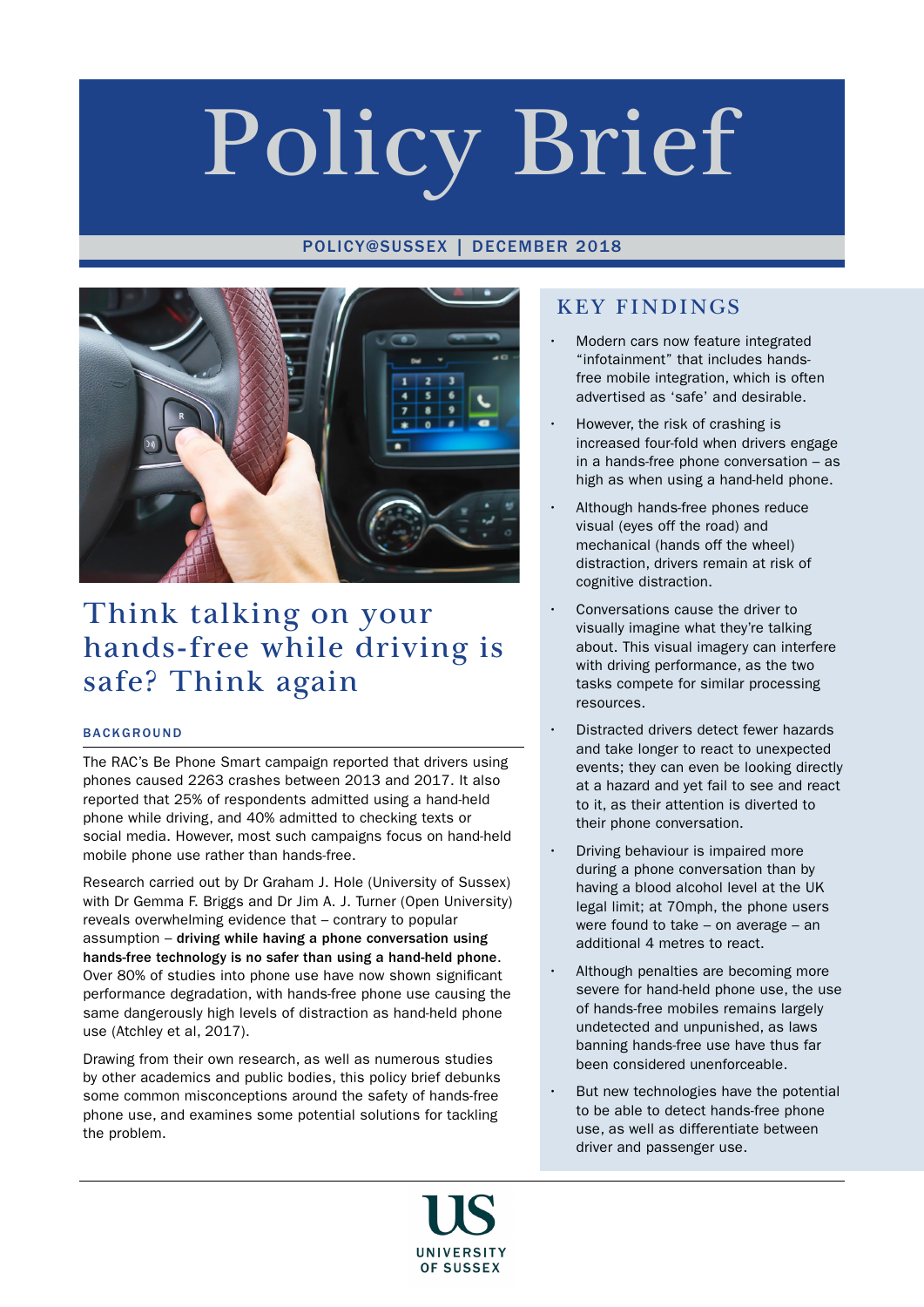## WHY IS PHONE USE WHILE DRIVING SO DANGEROUS? 5 COMMON MISCONCEPTIONS WHAT'S WRONG WITH THE CURRENT LAWS?

*1. Talking on a hands-free mobile phone is no different from talking to a passenger.*

Talking to a passenger is safer than chatting on a phone, even if it is hands-free. Passengers are in the same driving environment, so they tend to stop talking or point out hazards when driving is difficult. It is also more mentally demanding to hold a conversation on the phone than with a passenger.

*2. Talking on a hands-free mobile is a safe alternative to talking on a hand-held device, as your hands are on the steering wheel.*

This is not the case. While having both hands on the steering wheel is, of course, important for safe driving, this doesn't remove the dangers associated with talking on the phone, as it is the act of *conversing on the phone* that is dangerous. The risk of crashing is as high when using a hands-free mobile as when using a hand-held one, and merely talking on a mobile phone can slow the reaction time of a twenty year old to that of a seventy year old.

*3. Talking on a hands-free device is acceptable, but drink-driving or drug-driving is not.*

Talking on a hands-free device should not be more acceptable than drink or drug-driving, as speaking on a mobile can slow reaction times even more than being at the legal blood alcohol limit.

*4. Using hands-free mobiles while driving is not illegal, so it must be safe.*

While it is not illegal to use hands-free mobiles while driving, it is illegal to drive dangerously, carelessly, or when failing to exercise proper control of a vehicle. So, people can be prosecuted for using a hands-free mobile. The main reason that it is not currently a specific offence is that it is difficult to enforce.

*5. My car has an integrated digital system, so it must be safe.*

These integrated systems create the illusion of safety, but this is not the case. They should only be used when the car is stationary.

In the 1990s, the use of car phones while driving was covered by the offences of dangerous driving, careless driving, or failing to exercise proper control of a vehicle. It was therefore not possible to identify how many prosecutions were specifically for using a mobile phone. In 2002, the Government evaluated the need to make it a separate offence and, the following year, a law was introduced to ban the use of hand-held mobile phones whilst driving. However, this was not extended to handsfree devices, as it was thought to be unenforceable.

While the penalties (fines and points) for hand-held mobile use continue to increase in severity, they fail to address the issue of hands-free devices, which are now commonly integrated into modern cars, and advertised as safe alternatives to hand-held phones. But studies are now revealing the extent of this problem; for example, a recent campaign by TRL found that 55% of respondents used hands-free mobiles whilst driving.

## NEW TECHNOLOGIES COULD OFFER A SOLUTION...

A number of new technologies for detecting mobile phone use are now being developed and trialled (e.g. Westcotec), including road signs – introduced in Norwich, UK – that identify radio signals being transmitted from inside cars and flash a warning symbol. However, their powers of detection are limited to radio signals (used by hand-held devices); those using Bluetooth (for hands-free connections) will not be detected nor warned by the sign, nor those using a data connection (for internet services). Currently being used as a deterrent, the signs cannot (yet) record cars' registrations or issue fines.

Growing demand for signal detection in cars to monitor traffic updates has resulted in several systems (e.g. Orange Traffic, Libelium, Bluetoad) that can monitor mobile device statuses in real time and differentiate between mobiles in dense traffic areas. These have the potential to be able to differentiate between radio and Bluetooth signals, as well as between passenger and driver mobile phone use. Indeed, such a product already exists (e.g. WallHound), for detecting and deterring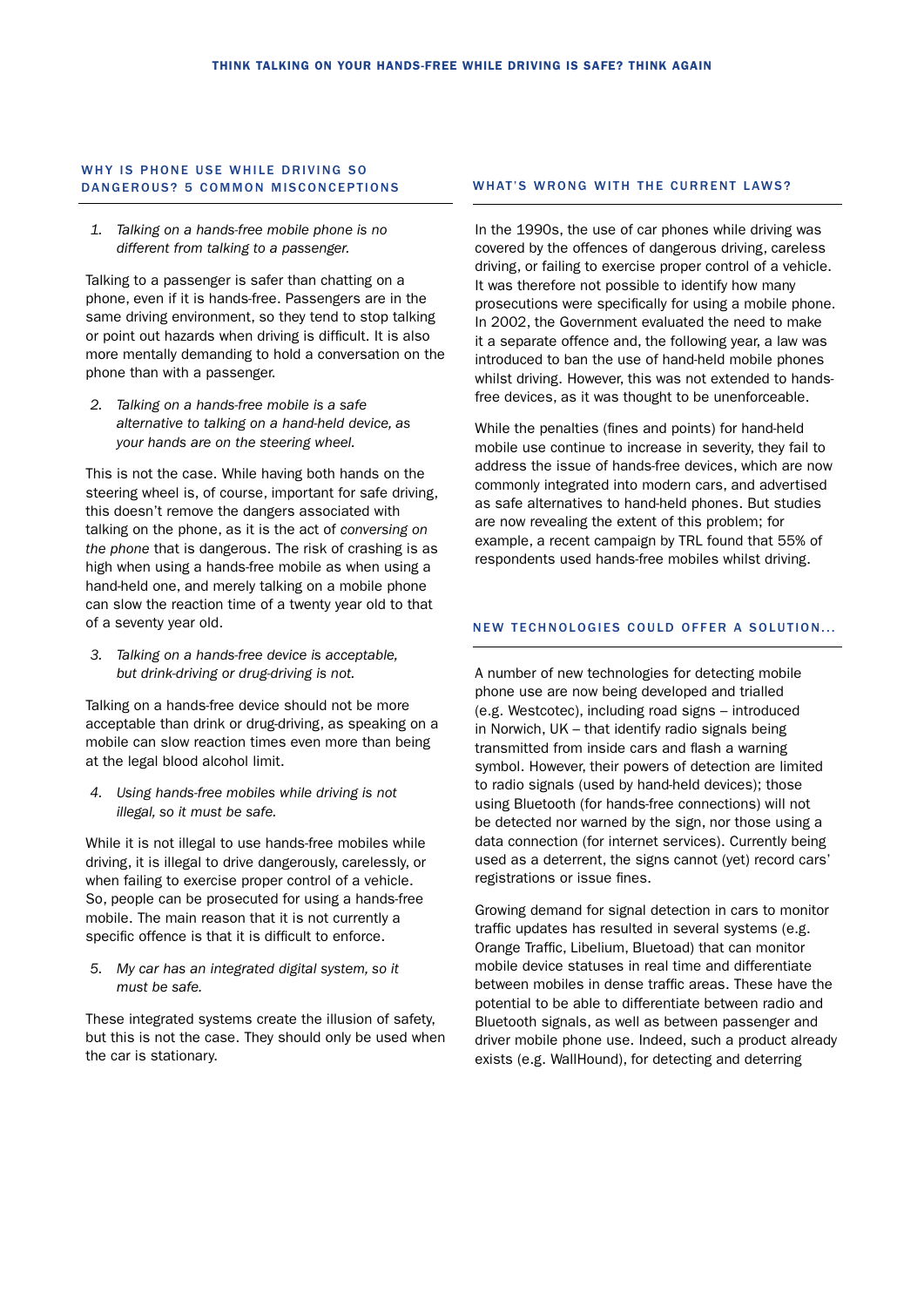unauthorised mobile phone use, including voice, data and text activity.

While these systems have not been optimised for mobile phone detection while driving, there is scope to use similar technology to do so. Indeed, in the US, police have been working on research that uses location technology with potential for differentiating between passenger and driver mobile phone use – something that has already been achieved with about 90% accuracy in other research.

The argument that there is no way to enforce a ban on the use of hands-free devices is thus being revealed as increasingly out of date; indeed, the House of Commons Transport Select Committee recognises the need for such solutions, stating in a recent report:

*"the use of hands-free mobile phones presents a problem of distracted drivers, which should be addressed. We recommend that the Department fund research into the development and effective deployment of technology to detect illegal mobile phone use while driving."*

## ... AS COULD EDUCATIONAL CAMPAIGNS AND COURSES

There have been several campaigns designed to tackle the issues of using digital devices while driving, including Don't Stream and Drive, THINK!, Operation Top Deck, Operation Crackdown, and Be Phone Smart. But most of these focus on hand-held mobile phone use. One of the main issues with hands-free mobile technology is that it is sold as a "safe" alternative to hand-held devices, so many people remain unaware of the risks they pose.

In 2017, despite earlier suggestions for the provision of an education course aimed specifically at mobile phone offences, the Government removed the option for first time offenders to attend an educational course. The RAC disagreed with this decision:

*"Better enforcement needs to be backed up by more driver education about the true dangers of handheld mobile phone use, and a heavyweight road safety campaign akin to that which has been successful in making drink-driving socially unacceptable."*

A number of studies have shown that educational courses are more effective than other penalties at changing behaviour and lowering re-offence rates; one such study found that 99% of course attendees reported that they had changed their driving style.

To date, little research has been done into what education is available to drivers, whether it is effective, and whether it can be improved. But a team of researchers at the University of Sussex (Hole) and the Open University (Briggs; Pike) – in collaboration with the Centre for Policing Research and Learning – are now investigating the effectiveness of potential behaviourchanging approaches. These could include providing freely-available, evidence-based resources for drivers, and developing targeted interventions for specific groups such as learner drivers.